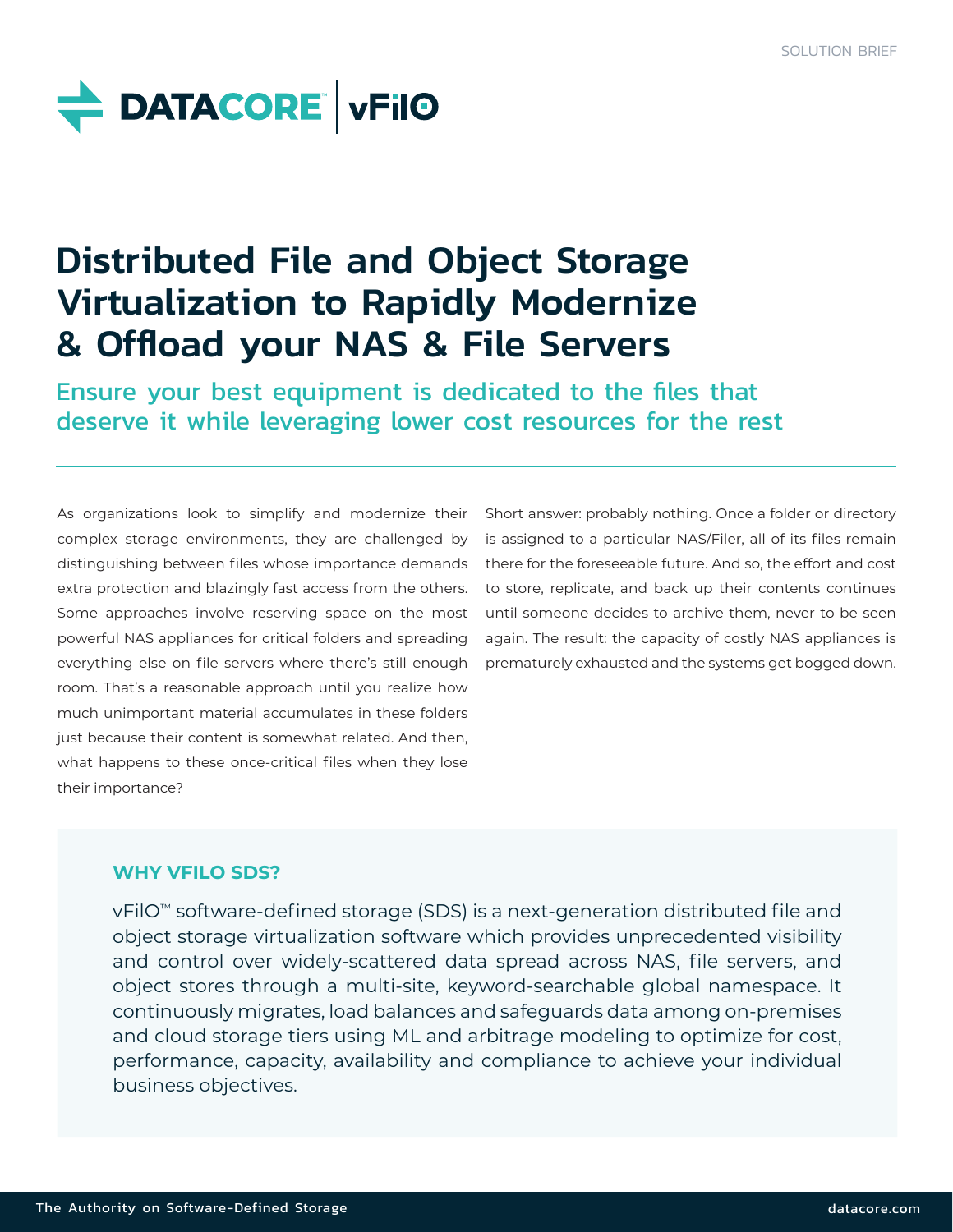## **WHY FILE STORAGE & DATA PROTECTION NEED TO ALIGN WITH BUSINESS VALUE**

It is rarely the case that your files are treated according to their business relevance for a variety of practical reasons. Foremost among them is the amount of manual effort and discipline required to continuously adjust and tune data placement as its relative importance changes over time. This problem is further complicated when many independent groups, business units or projects competing for resources can't agree on what constitutes high priority. They all want it fast and well safeguarded, yet accommodating any one of them results in complaints from the others. However, with vFilO, organizations are able to permanently align the way they treat their data with its business relevance.

vFilO's next-generation functionality is facilitated by first detaching the descriptors, properties and permissions of files from where the file contents are housed. In other words, the data about the data (metadata) is kept and managed separately as these parameters presumably change during the lifetime of each file.

Having a uniform access point, also known as a global namespace, enables all users to simply find, access and collaborate on those files, regardless of where they are physically located (on-premises or offsite in the cloud), the protocol used to access them (e.g. NFS or SMB), and the type of physical storage (e.g. NAS, object, SAN).

Pairing a global namespace with appropriate metadata and the automation to dynamically select between

#### **vFilO Next-generation NAS & File Server Functionality:**

- **•** Classifies the relative value of a file at a given point in time with respect to the level of performance and data protection expected.
- **•** Automates the adjustment of data protection, performance, and cost characteristics of a file as its value changes over time.
- **•** Separates how one accesses files from where they happen to be stored at the time, or by the level of services they receive through a global namespace.
- **•** Provides an ongoing assessment of the storage resources best suited to fulfill business objectives for responsiveness, availability, compliance, and cost.
- **•** Enables a non-disruptive means of assimilating existing NAS and file servers and then migrating their data when equipment is taken out of service and new technology is substituted in its place.

different storage resources with different SLAs allows you to align your data exactly to your business needs and enables granular data treatment at the file level. Additionally, with vFilO software-defined storage (SDS) solution for file- and object-based data, you can easily apply these principles to each of your file shares, regardless of the equipment they are stored on and how they are currently accessed.

#### **ALIGN YOUR FILE TREATMENT WITH BUSINESS VALUE IN THREE EASY STEPS**

**STEP 1 Let vFilO take inventory of what's active and what's not.**  On average, more than 70% of the files haven't been touched in a long time.

- **STEP 2 Designate which lower cost storage inactive data should be actively archived to.**  Could be public cloud or on-prem object storage.
- **STEP 3 Give vFilO some hints for classifying the value and treatment files should get.**  Based on attributes such as aging, size, ownership, file type.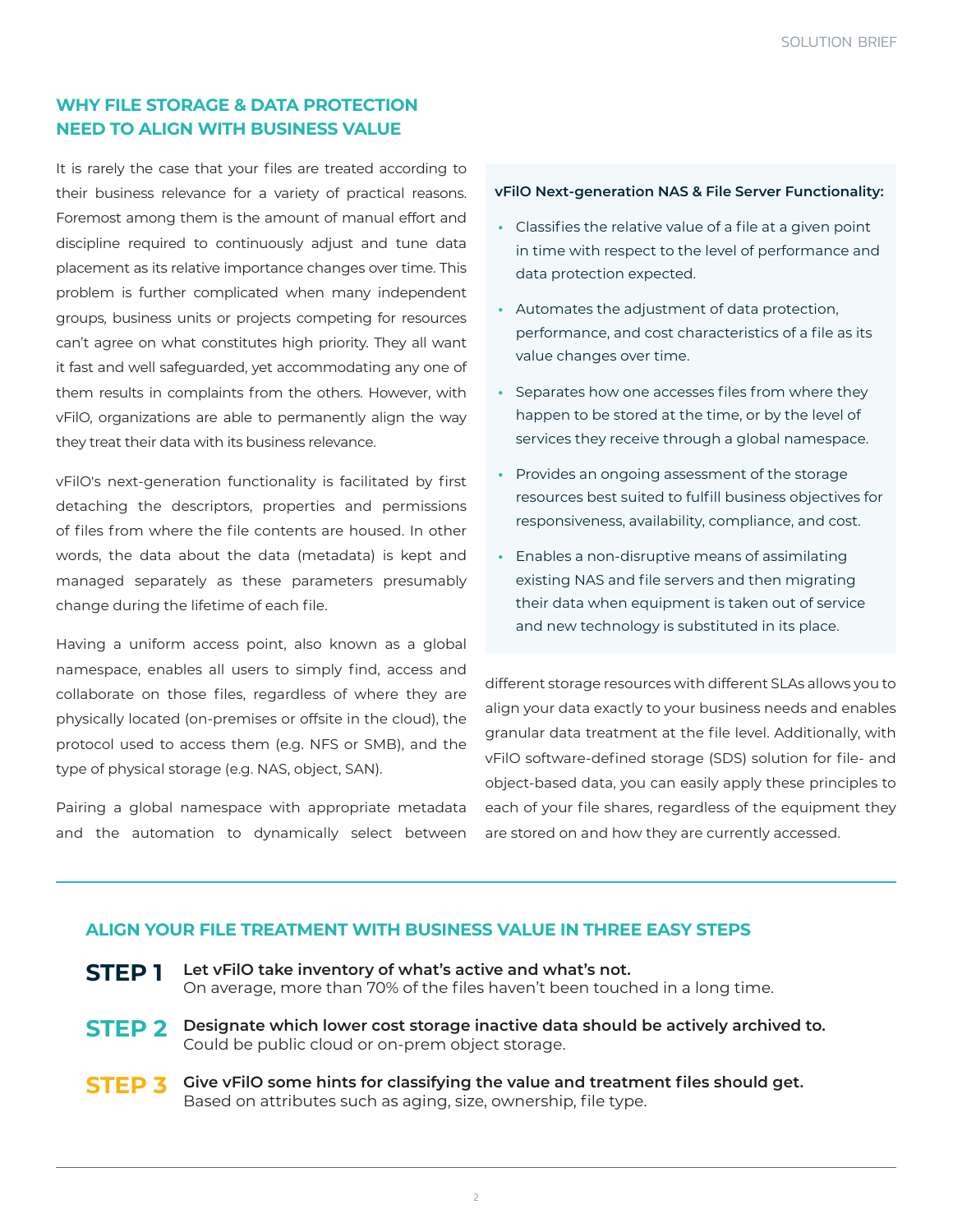

#### **HOW VFILO WORKS**

First, the software gathers an inventory of all your files – the scan takes just a few minutes. It then discovers the capabilities of your individual storage resources at your existing locations, both on-premises and in the cloud, by hints you give it, and by analyzing real-time response. During that assimilation, your data in these files will not be touched and they are still accessible from their sources unchanged. This way, a complete catalog of metadata is created about all of your files and objects.

Of course, these also contain the access information, last change date and the like for each individual file. Furthermore, the metadata can also be enriched with additional information like, but not limited to, compliance regulations. Consequently, it is possible to differentiate the business relevance for each file and to take this into account when applying data services to that file, such as replication, snapshots, and recovery policies.

All assimilated files are accessible to the users and applications via the global namespace with the proper permissions granted at the file level. This has the huge advantage that users no longer have to know the exact location of the files / objects because they can now search for all "their" files. Collaboration between multiple people on a file also takes on new dimensions with this approach, as technical limitations (such as access protocol incompatibility, e.g. NFS and SMB) are no longer restrictive.